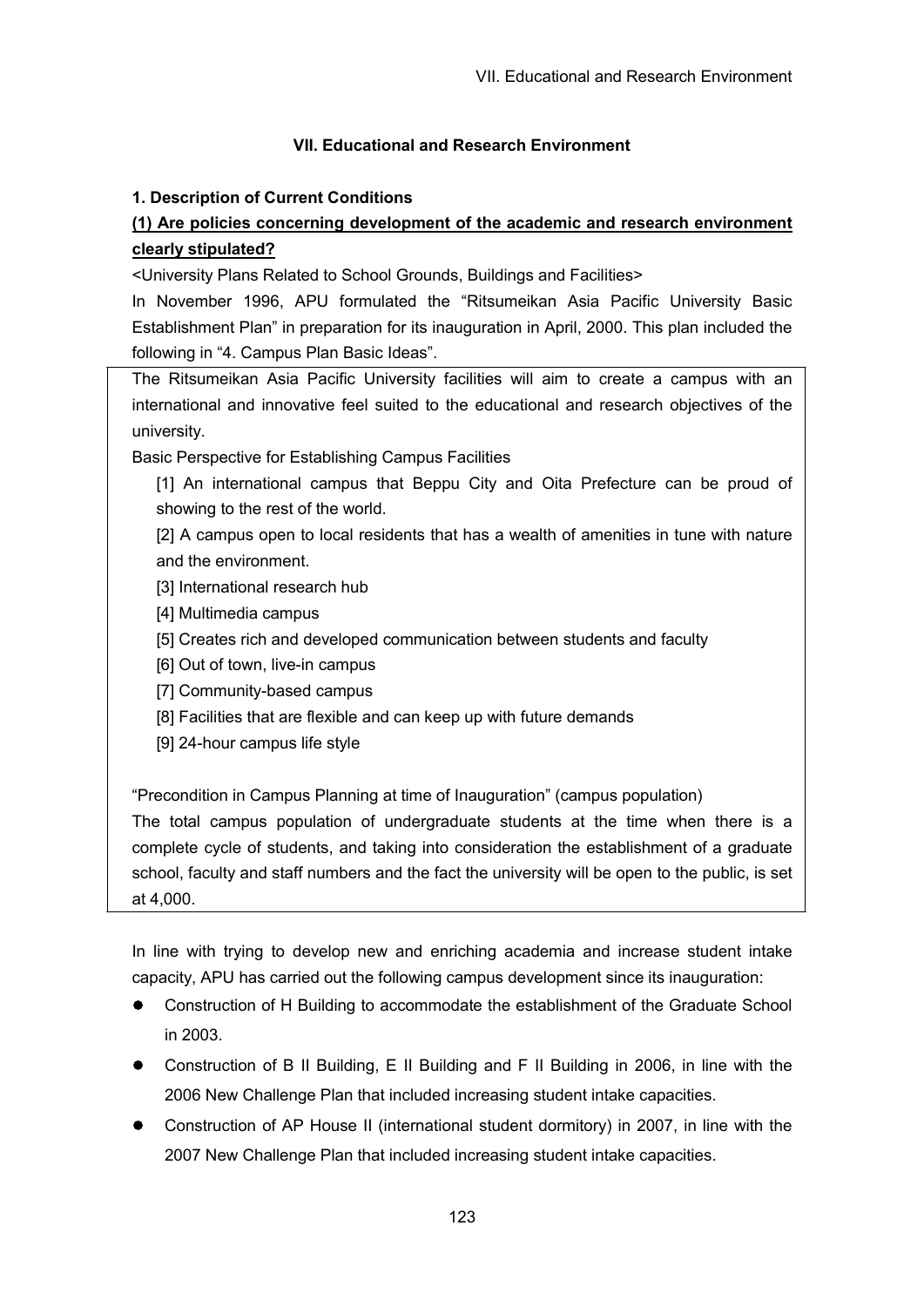- Establishment of Learning Commons at the Library in March, 2011, in line with the AY2011 Academic Reforms. Learning Commons provide students with a space to carry out group study and receive academic advice.
- Relocation of the Self-Access Learning Center (SALC) in August, 2011, to a more central location on campus, in line with the AY2011 Academic Reforms.

In addition, a report by the Green Campus Promotion and Review Committee, a committee that organizes people to deal with environmental problems, such as energy saving on campus, proposed the establishment of a Global Environment Committee. This was established and has been working effectively in collaboration with the Campus Development and Review Committee since 2010.

<Clarification of policies pertaining to the development of student study and faculty educational and research environments>

With the objective of developing an educational environment that promotes increased quality in student learning, discussions about the educational and research environments at APU are held prior to the year academic reforms are set to be implemented. In particular, the "APU Phase Three Plan", which was formulated in light of the APU 2020 Vision discussions, and to give an overall view of how APU should look by the year 2020, reflected what APU should be doing between the years 2011 and 2014 to remain on the path to achieve the APU 2020 Vision. Academic policies for the APU Phase Three Plan were deliberated on and passed as the "AY2011 Academic Reforms". In addition, the development of research policies and research environment etc. are outlined in the "The R2020 New Mid-Term Plan Research Policy at APU", showing that policies in this area are indeed clearly stipulated.

Learning Commons, which aim to enhance learning support functionality, were established in direct response to the AY2011 Academic Reforms' outline to improve library and academic information services. A working group was set up, headed by the Director of the Media Resource Center, which manages the library and all academic information services. The basic policies and concept outline for the learning commons, which is worthy of the development of the educational and research environment, were compiled into the following five points. Then along with the points, the new learning commons started in AY2011 (Document 7-1),

- $\bullet$ We will aim to give students a sense of satisfaction and achievement and encourage continuous self-directed study and student growth. To achieve this we will let students refeel the library as a venue for "learning, exchange and growth", and will strengthen its roles and functions.
- We will introduce the Learning Commons concept to create a active library with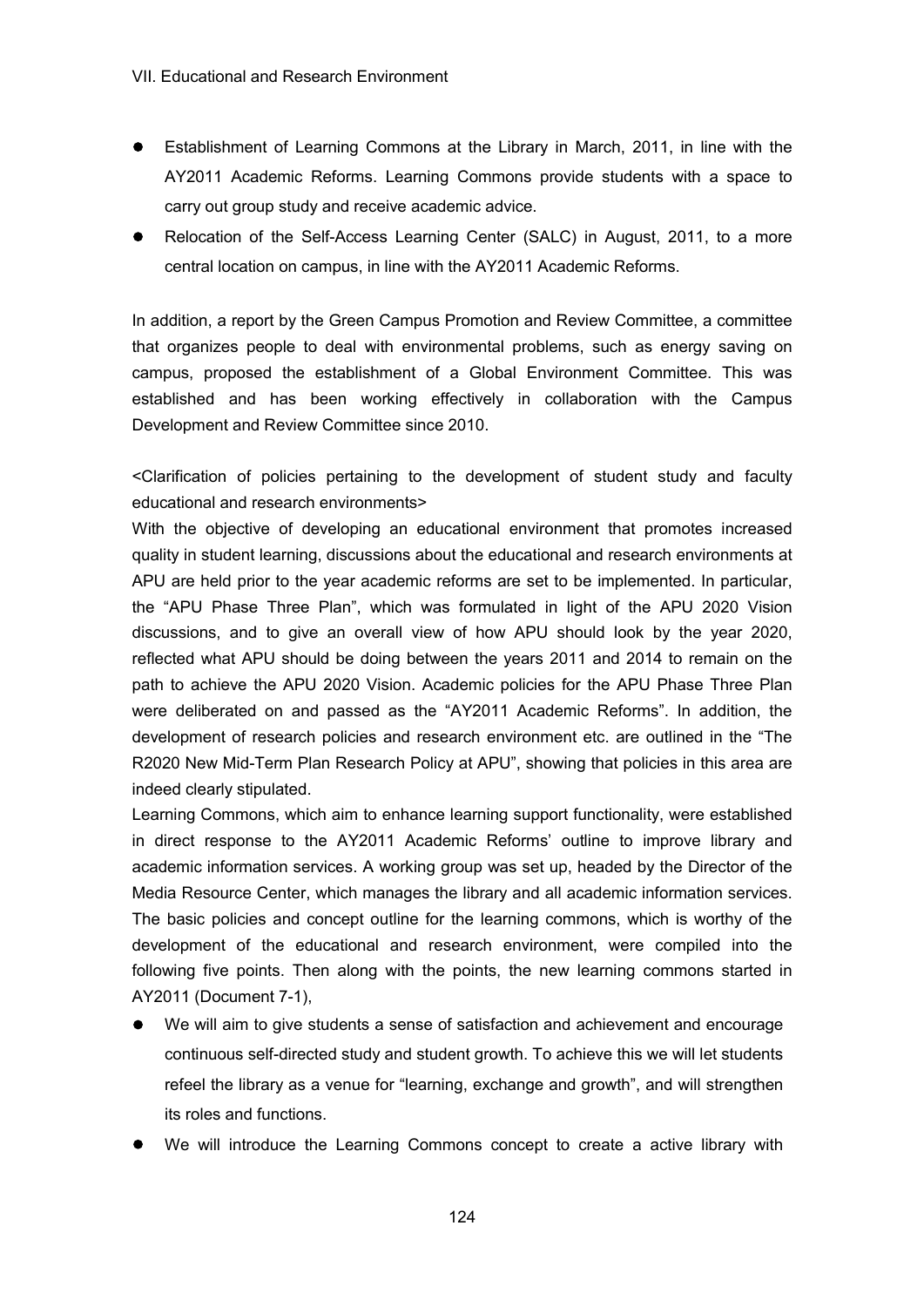additional functions of students learning support and other support.

- We will respond comprehensively to student needs and create a friendly atmosphere that encourages students to study and use the library as second nature.
- From a pedagogical point of view, merely 1) reading and 2) listening (to lectures) will not produce sufficient results. By experiencing the process of 3) observing (i.e. recording lectures and re-watching them) and 4) acting (i.e., group work), students can achieve far better results, and it is the APU Library that will provide steps 3) and 4) (reinforced multimode learning).
- We will install active space in the library where students can conduct group work and hold discussions. We will also incorporate new learning and student support services, including student staff. Additionally, we will create silent areas where students can concentrate on their studies.

# **(2) Are enough land, buildings and facilities being developed?**

<Status of university grounds, buildings and establishment of campus amenities> [1] Development Status of University Land and Buildings

The total area of land owned by APU is 423,419.41  $m^2$ , of which 65,008  $m^2$  makes up total building area, extensively more land area than required by Standards for Establishment of Universities (Document 7-2).

[2] Establishment of Campus Amenities

- In order to fit in with the surrounding environment, the buildings on campus are all earth tones, but with roads and sidewalks being a distinct separate color for safety reasons. The maintenance of all campus facilities is overseen by the Administration Office and specialist service providers in conjunction with the Trust's Office of Facilities Management.
- APU's campus is very remote, making it difficult for restaurants and other facilities that students can use to be built nearby. For this reason, APU has had cafeterias and other student-aimed recreational facilities on campus since the time it opened. The current cafeteria seats 905, and with the consecutive timetabling system (no set lunchtime for all students) in place, the cafeteria doesn't get a rush of students all at once and instead students take their lunch breaks spread out over several hours. In addition, a take-out style Pacific Café, that can seat 120 students, was built in March, 2007, to accommodate the growing number of students and resulting in a broader purchasing area.
- So that students can have a more comfortable life on campus, shrubbery, benches and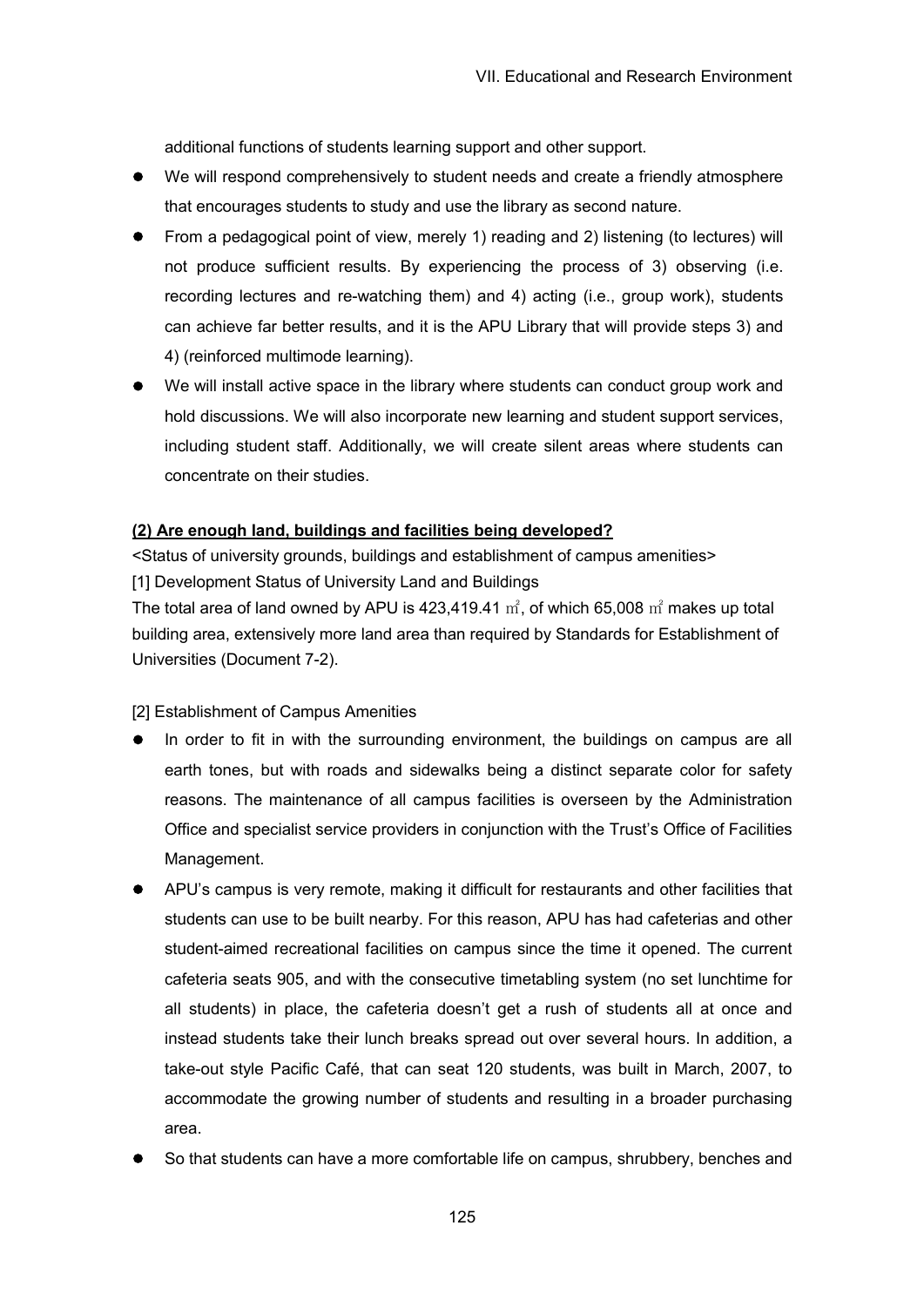a fountain were built and a rubbish separation system set up that sees rubbish taken away from the campus directly. APU also strives for a smoke-free campus, aiming to bring the smoking rate down to 6% from the 12% in 2012.

- When establishing the university talks were held with local residents to discuss students transport getting to and from APU. It was decided that for safety reasons and so that local residents wouldn't be disadvantaged by large numbers of students driving to school, students would not be permitted to drive to and from APU. There is a very busy highway service rest area located close to APU which APU patrols every day to make sure students aren't parking their cars there and getting in the way of people wanting to access the service area.
- E building (Student Union), housing a cafeteria and student activity space, and E II building (Student Union II), with a shop and student activity space, were built adjacent to each other as facilities to support student life on campus. In addition, APU's international education dormitory, AP House, has a capacity of 1310 students. Here international students learn about Japanese culture and rules of everyday life for one year after enrolling at APU. The AP House Office was established to support students growth while living at AP House. In addition to the faculty and staff placed at AP House to support students, Resident Assistants (RA – senior students), live at AP House with the first years to provide support for dormitory life and promote exchange between students.

<Management and Maintenance of School Land, Buildings and Facilities, Including Ensuring a Safe and Hygienic Environment>

[1] Management and Maintenance of School Land, Buildings and Facilities

APU is carrying out energy efficiency measures in accordance with the Act on the Rational Use of Energy (Energy Saving Act) and the Act on Promotion of Global Warming Countermeasures (Global Warming Prevention Act). In 2010 the Trust formed a Global Environment Committee to become the focus of environmental policies at APU and throughout the Trust, and this committee has been implementing various initiatives ever since. Regarding specific energy saving measures at APU, heating facility dealing with partial usage, movement and light sensors installed for lighting, and development of central monitoring facility have been done.

All facility repair and maintenance and general campus management falls under the control of the Administration Office, who works closely with the Trust's Office of Facilities Management.

With regards to IT devices and equipment, the visual projection equipment (projectors and flat screen displays etc.), microphones and audio visual devices installed and/or located in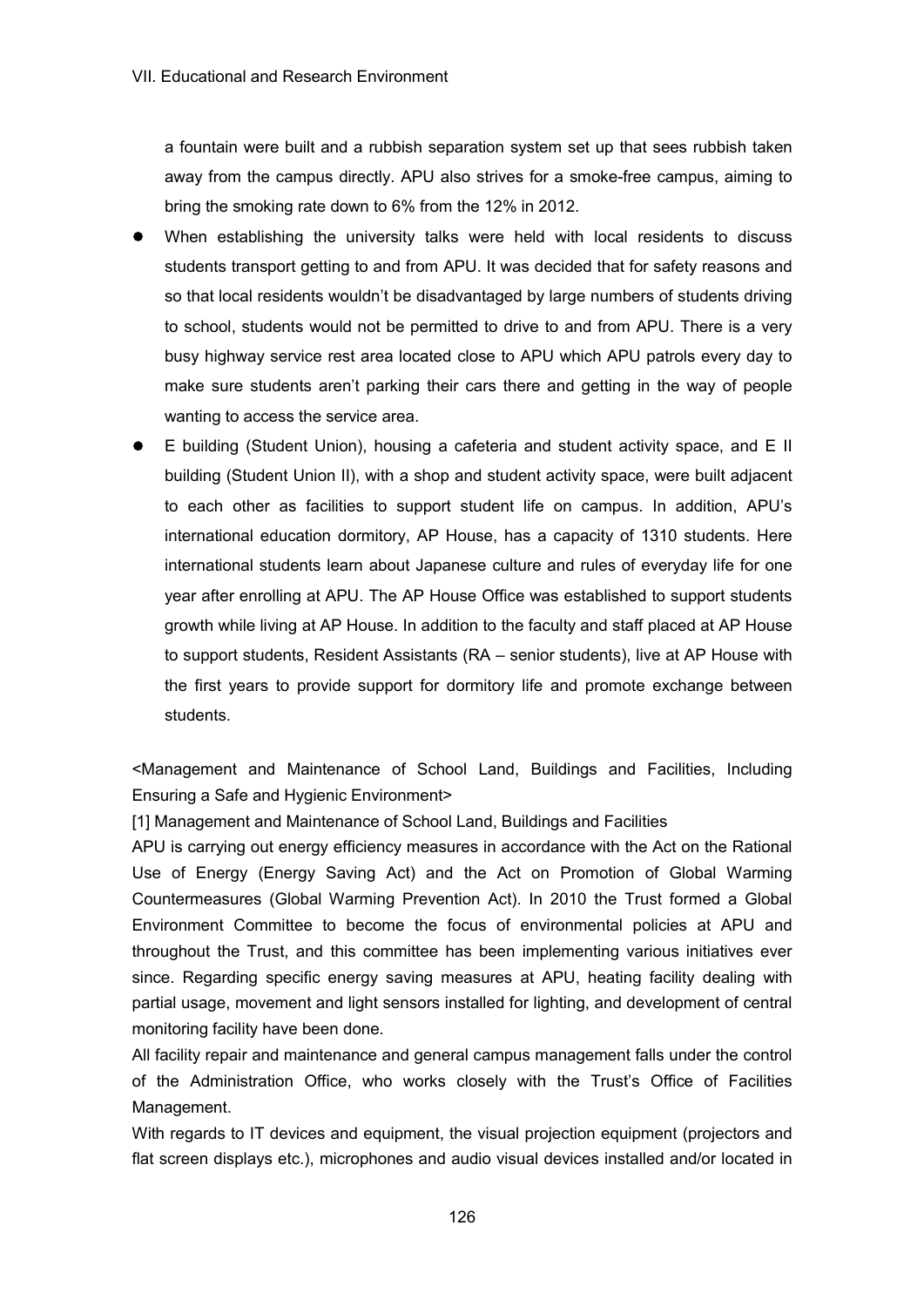each of the classrooms are, in general, replaced when 1) equipment gets old (and at least eight years has passed since installation or since they started being used) and 2) installation and usage conditions are being standardized.

## [2] Ensuring a Safe and Hygienic Environment

To ensure the safe and hygiene of facilities at APU, we have installed and manage a central monitoring system that picks up any faults or trouble with facilities with extraordinary speed. This system makes it possible to operate lighting and ventilation, detect trouble with a facility, and monitor the entering and leaving of rooms. The Office of Campus Management and Security, located beside the Central Monitoring System, is manned 24 hours a day, meaning a very rapid response time if any trouble occurs. The Office also manages in-house telephone tree and has a reporting system.

Any problems that arise with campus facilities are dealt with and, if necessary, handled with assistance from the Trust's Office of Facilities Management. All APU rules and regulations aim to ensure a safe and hygienic campus, prevent fire and disaster, protect the lives of and prevent bodily damage to all of the people on campus, as well as protect the assets of the Trust.

# **(3) Are the library and academic information services functioning adequately?**

<Status and Suitability of Library Books, Academic Journals and Digital Information> [1] Development of Academic Information and Development of Usage Environment As of the end of AY2012, the APU library stocked 175,997 books (Document 7-3), 2,410 journal titles (Document 7-4), 77 types of electronic journals (Document 7-5), and 3,553 audiovisual resources (Document 7-6). Combined with the books and materials available at Ritsumeikan Library there are a total of 3,180,384 books (Document 7-7) and 77 types of electronic journals available (eight of which are e-journals only available to APU and not Ritsumeikan University). Students have access to a very unique and well balanced collection of books and resources suited to the academic and research fields found at APU.

Of the approximately 10,000 new books purchased every year (Document 7-9), the majority are syllabus related books (faculty recommended reference books and texts), and books that students request the library to purchase. However, we also get in an array of academic titles pertaining to undergraduate courses and lectures, as well as a wide range of educational books covering interdisciplinary fields and liberal arts.

In addition to the 77 types of electronic journals available (reference 7-12), the APU library also has subscriptions to 1,663 Japanese (Document 7-10), and 747 western magazines and journals (Document 7-11) and is rapidly expanding the number of western magazines made available, in line with our educational and research activities. APU's educational and research activities encompass not just Asia, but the entire globe, and with a unique system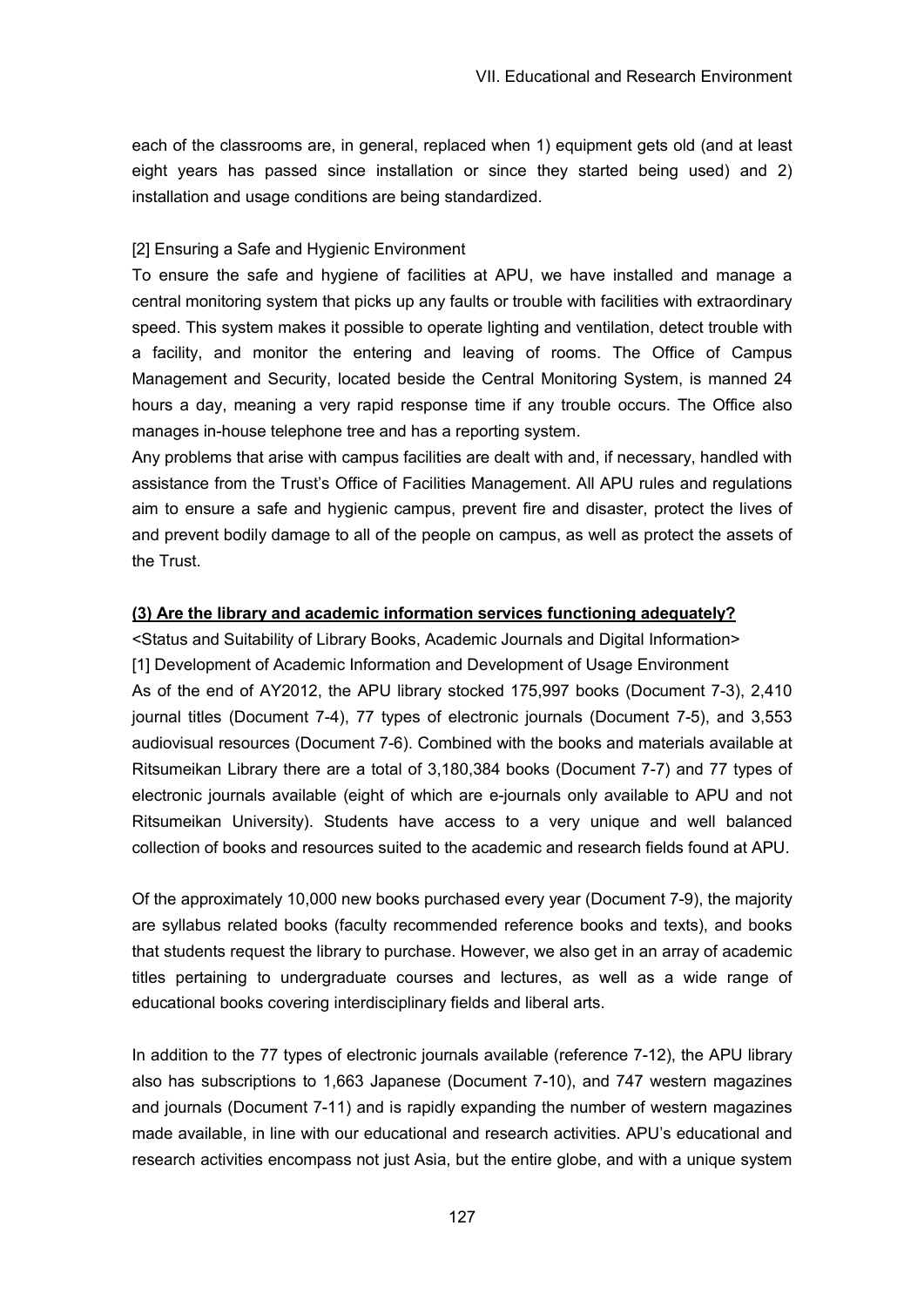that welcomes large numbers of international students and foreign faculty it is no surprise that the opportunities for students, faculty and staff to travel overseas are plentiful. In addition to making it possible for students, faculty and staff to access journals without having to carry heavy materials around, the recent increase of tablet computers shows that our initiative to increase electronic journals is fitting to the current needs of students, faculty and staff.

With regards to databases, APU has its own unique database that, when coupled with the Ritsumeikan database available to APU students, offers a total of 77 types of digital journals (Document 7-13), as at the end of AY2012. These databases are available via the on-campus LAN network in either the research rooms or open computer room.

In addition, after reviewing past library outlines, several new initiatives were introduced. As a part of realization of the "Learning Commons" idea which transforms the library roles to be spaces where students can study individually or in groups, the university has offered learning areas for group study and debate, booths where faculty give academic advice to students, and booths that offer Japanese and English writing support since AY2011. With an area also dedicated to ongoing English and Math support by resident faculty and staff, it truly is a learning space for everybody. In addition, the development of a wireless LAN environment allows students to access the on-campus network, search the academic information system and use digital information wirelessly from their own laptops. Moreover, these same systems can be accessed from outside the university by registering with the university's VPN (Virtual Private Network).

Users can also request copies and Inter-Library Loans (ILL), as well as reserve books and make other requests online, making for a very convenient service offered to APU Library users.

[2] Library Literacy Education and Development of an Environment for Using Academic Information

Academic information is becoming computerized at an extremely fast pace and in order for research, academia and learning to be able to utilize this diverse array of information it is paramount that we develop an environment that promotes digital usability as well as provides education on correct usage.

Regarding usage environment, the portal functionality of academic information has been increased and, using the Ritsumeikan academic information system RUNNERS, it is now possible for APU students to access a seamless searching of books, magazines and electronic journals from the APU Library as well as the six Ritsumeikan University libraries. Students can search, reserve and request books from any of these facilities and vice versa.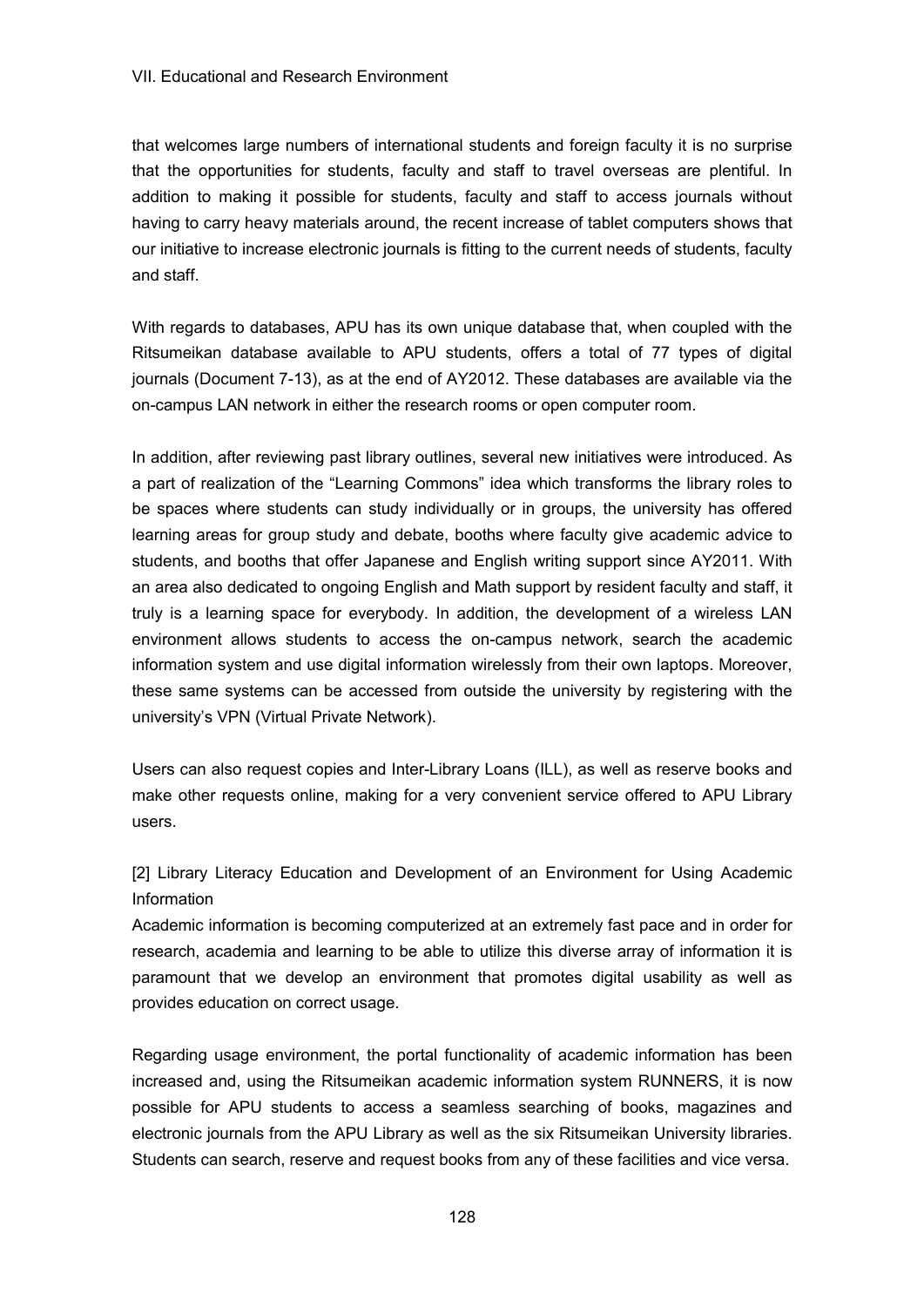As for cultivating literacy by using a library, first year students are taught about library literacy in the "Freshman Workshop" class that all first years are required to take. It is also tied into course content, with students being required to physically search for information, borrow books and carry out the required study outside of class hours. These initiatives resulted in an increase in the average number of books borrowed by students from 13.6 in 2011 to 15.1 in 2012, validation that the services offered to students are functioning well. With the Library also carrying out the field and objective specific Library Guidance sessions according to a yearly schedule, and working with faculty to tailor on-demand guidance sessions including class and graduate guidance sessions, the APU library has adequate user education systems in place.

<Library Dimensions, Placement of Librarian Qualified Specialist Staff, User Environment such as Opening Hours, Reading Room and Information Search Facilities> With 851 seats and an overall area of 3578.73  $\vec{m}$  (Document 7-14), the library reading area also includes a "reserve corner", where texts and reading materials related to current courses are all shelved together in the one location, a magazine and periodical corner, an audiovisual corner, an information search corner, an academic advising corner, a Japanese and English writing support center, group study rooms, and a multimedia room etc.

With regards to whether or not students have access to an adequate learning environment, in 2009, library hours were extended from 8:30 to 21:15 to 8:30 to 24:00 during school period. In AY2012 the library was open 341 days of the year (Document 7-15), was visited approximately 480,000 times (Document 7-16) and lent out approximately 90,000 books (Document 7-19).

APU uses an external company for the main staffing of the library, with librarian qualified outsourced-staff assisting users at the main counter and the reference desk. The staff in charge of the reference desk also carry out library guidance sessions and parts of the literacy education for library users. Student staff are also employed to help with the everyday running of the library through assistance with guidance sessions, quick reference and communications and public affairs.

Information regarding library usage is outlined in the "AY2012 APU Library & Learning Commons Annual Report" (Document 7-18). The most notable thing about AY2012 was the 13% rise in library users compared to 2010, before the learning commons were established (Document 7-19), showing that the library is fast becoming an area for students' independent study. The APU Library will use this result to further strengthen the learning commons as an area for student learning.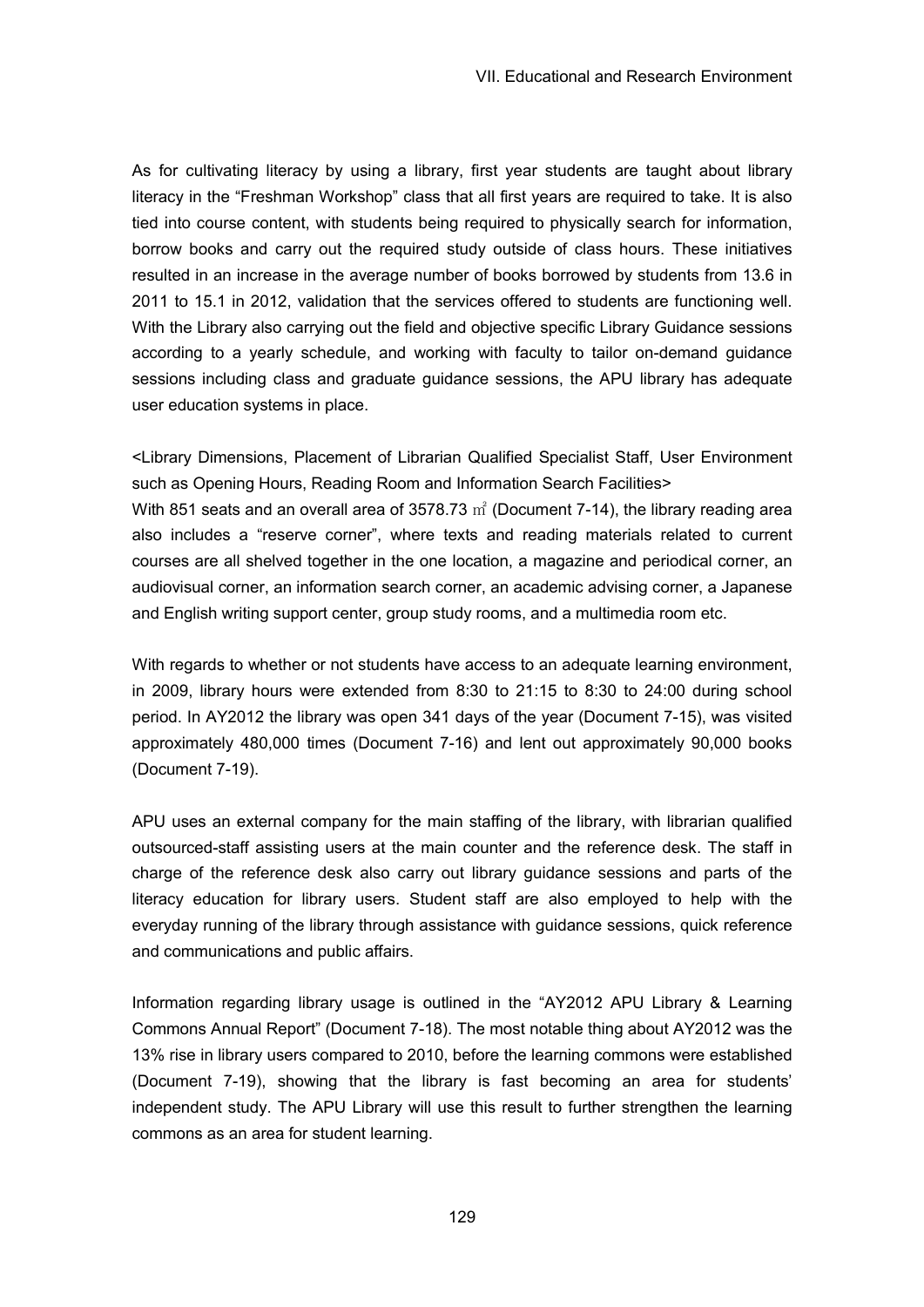<Development of System for Sharing Academic Information with Other Domestic Educational and Research Institutions>

By using the NACSIS-Webcat (comprehensive catalogue database) and the ILL to mutually cooperate with the National Diet Library, the National Institute of Informatics, and other domestic and international universities, APU is able to share and effectively utilize a wide range of academic information and catalogued data.

## <Current Budget Management>

The library budget management policies were reviewed in AY2012 and based on these new policies, we have been able to implement budget usage more effectively as follows: the introduction of E-books for syllabus, textbooks and reference books related to the university courses and the book purchasing budget for faculty recommended books went from a maximum of 200,000 yen per faculty member in AY2012, up to 250,000 yen in AY2013.

# (**4) Are the environment and conditions suited for academic and research support?**

<Development of Facilities and Equipment Suited to Academic Program Features, Student numbers, and Teaching Methods>

The environment and conditions suited to APU's student numbers, teaching methods and course content were reviewed in both the AY2006 and AY2011 Academic Reforms. In response to the AY2011 Academic Reforms, "Learning Commons" were established to promote group learning and give students a place to receive academic advice. Spaces were set up for students to carry out group work, one of the features of APU classes, outside of class hours, and a Self-Access Learning Center (SALC) built to give students a place to study and receive language learning support outside of regular classes. In addition, we introduced the online tool "Blackboard" that is used to complement interactive lectures and started using manaba folio, an e-portfolio that visualizes and commoditizes student growth as part of MEXT's 2011 student exchange program, the "Re-Inventing Japan Project". APU is adequately maintaining an environment and conditions that support education and research.

Information regarding school grounds and buildings, lecture theaters and study rooms can be found in diagram 5 of the Basic University Data.

<Bilingual Services as the Foundation of an International University>

In order to realize the university's mission and goals, we accept large numbers of international students on an English base, and with no Japanese language skills.

For this reason all signage around campus is in both Japanese and English, all offices are equipped to deal with students in Japanese and English, and the homepage, as has been the case since inauguration, is updated in both Japanese and English. Japanese and English enrollment support system, and the issuance of academic transcripts and other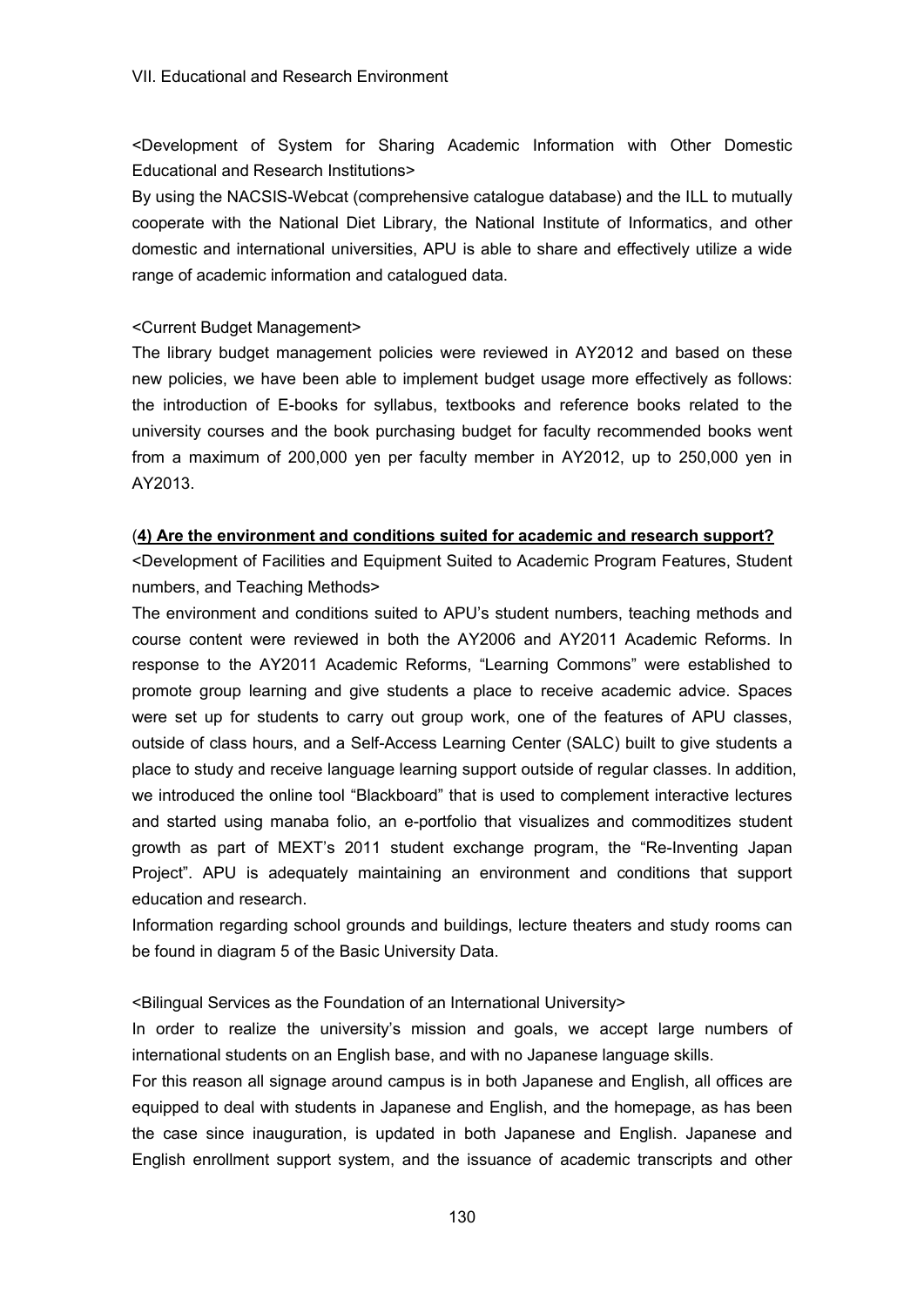official APU certificates in both Japanese and English were already developed and ready for use at the time the university opened.

<Development of the Educational and Research Support Systems such as Teaching Assistants (TA), Research Assistants (RA) and IT Staff>

APU implements two systems for academic support in lectures, graduate student Teaching Assistants (TA(G)) and undergraduate Peer Advisors (TA(UG)). In AY2012 this system employed 673 students.

The undergraduate Peer Advisor (TA (UG)) system sees senior students who took the same classes, assisting with making the materials for the Freshman Workshop I and II, and answering questions. They also help with the running of classes, offering support to both faculty and students, resulting in the smooth running of classes and a more effective learning outcome.

In addition we also have student staff assisting in the library and IT staff supporting the computerization of academic information.

<Securing Faculty Research Allowances, Rooms and Official Research Leave>

The Research Activation Policy APU implemented in 2008, aims to improve internal Academic Research Subsidies to help promote a research environment that cultivates more faculty research achievements.

Regarding research allowances, tenured faculty, fixed term faculty, and specially-appointed faculty all receive Individual Research Materials Fund of 200,000 yen and Research Travel Expenses of 100,000 yen per year (Document 7-20).

APU is striving to enhance research support for faculty, including the improvement of internal research subsidies. APU currently offers faculty the APU Academic Research Subsidy with a budget of 21,626,000 yen (Document 7-21 and 7-22), APU Academic Publication Subsidy with a budget of 3,500,000 yen (Document 7-23), and the APU International Conference Subsidy with a budget of 2,000,000 (Document 7-24). This translates to 162,431 yen per full-time faculty member, not including Lecturers as they are not eligible to apply.

In addition, tenured faculty are able to utilize the "APU Academic Development Leave" system (Document 7-25), allowing faculty to be exempt from class obligations in order to go on a research based sabbatical.

Faculty who receive special awards in the field of research, under the already outlined faculty assessment system, are awarded with the following:

[1] Faculty Assessment Special Award Research Subsidy

Faculty are entitled up to 1,000,000 yen to subsidize either research or publication costs within 2 years of receiving the award.

[2] ADL Priority Application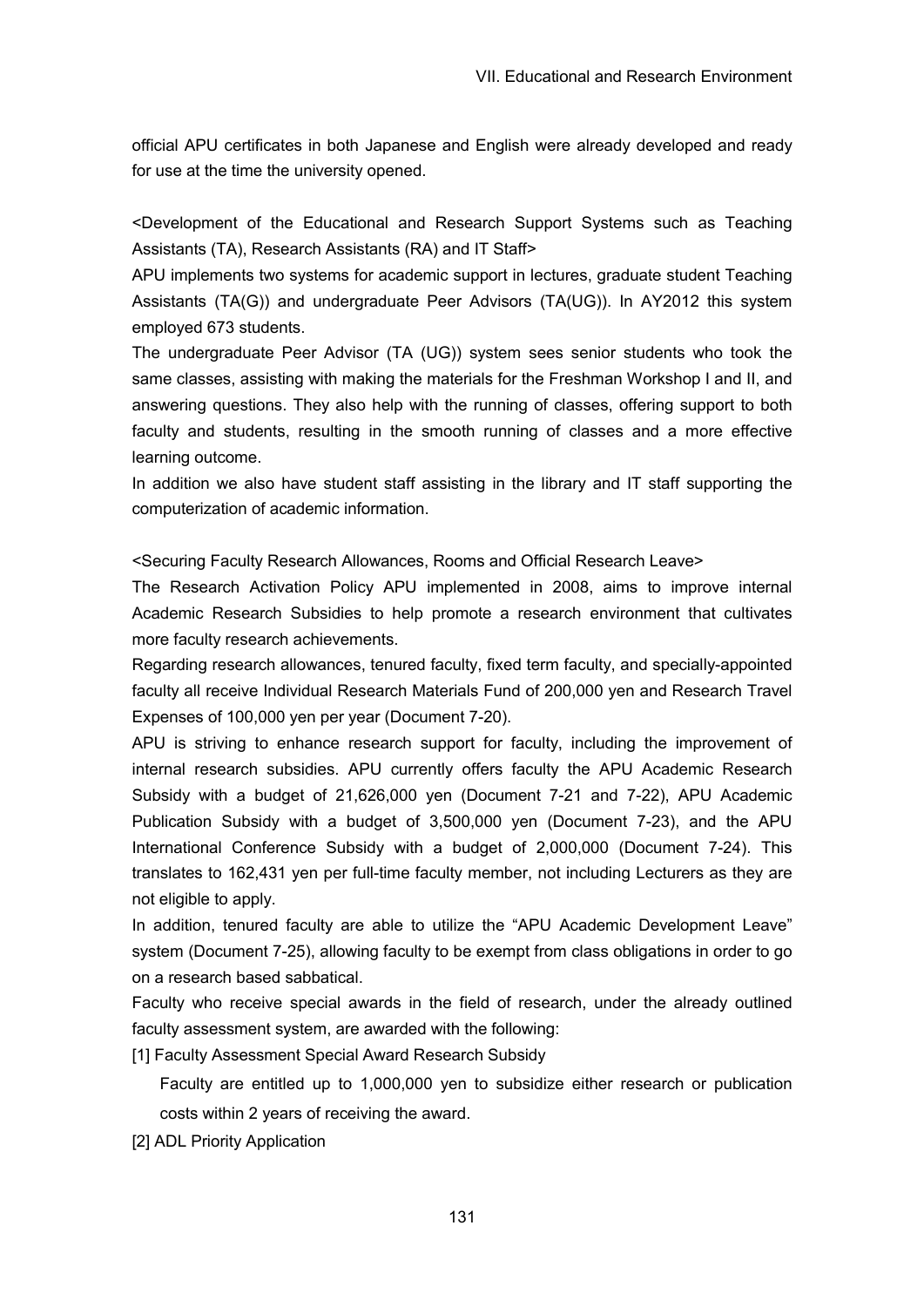Faculty who have their application granted are given 500,000 yen to help cover part of transport, accommodation and training costs. This is separate to the individual research fund.

As previously stated, RCAPS (The Ritsumeikan Center for Asia Pacific Studies) is in charge of research promotion and the dissemination of research outcomes for all research related to the Asia Pacific region. RCAPS was established in 1996, 4 years before the university was even opened. To realize APU's goal to "create a new academic discipline", as outlined in the opening declaration, the university established the International Association for Asia Pacific Studies (IAAPS) in 2010.

This Association aims to shape and promote Asia Pacific Studies, and become the knowledge hub accumulating and publishing research achievements internationally in individual disciplines and in relation to each region of the Asia Pacific.

# **(5) Are the necessary steps in place to ensure research is ethically sound?**

<Development Status of Internal Regulations Pertaining to Research Ethics>

Regulations concerning research ethics are stipulated in the "APU Research Ethics Policy" (Document 7-26). In addition to guaranteeing academically conscious individual research activities, this policy states that the whole university shares the ethical outlook for APU, and APU researchers to autonomously fulfill social responsibilities. It also aims to protect the individuals and/or organizations being researched, and the researchers themselves, against any rights violations during the research process. Through the appropriate and efficient execution of academic research at APU, we hope to gain the ongoing confidence and trust of the public. The university has separate guidelines stipulated in the "APU Guidelines for People-Focused Research" (Document 7-27), which each faculty member planning on conducting research that falls under this category is informed of individually by the Secretariat.

<Suitability of Establishment and Management of a Research Ethics Internal Review Body> In order to strictly enforce the "APU Research Ethics Policy", the university established an "APU Research Ethics Committee" (Document 7-28). This committee gives the appropriate advice and counsel to researchers as deemed necessary, dealing with consultations and complaints pertaining to the actions of researchers with regards to the research ethics set down in the Research Ethics Policy. The Committee also deals with consultations and complaints from people who have been treated unfairly or unequally by researchers, as well as handles any warnings to do with falsification, forgery or plagiarism of research papers etc.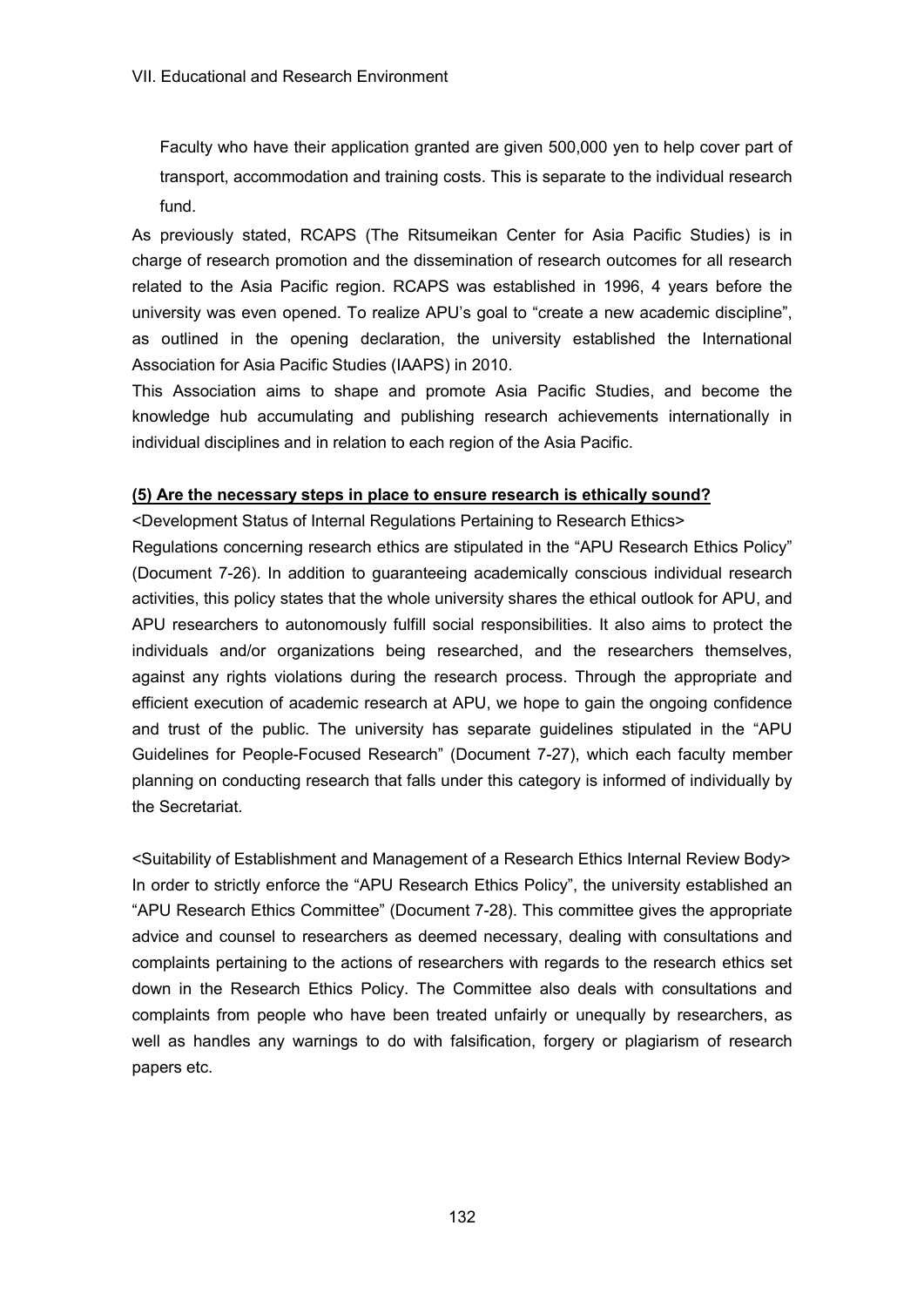#### **2. Self Assessment**

This report talks about the development of APU's education and research environment, whether there are clear policies in place regarding this development, the adequate development and maintenance of school grounds, facilities and equipment, the functionality of the school library and academic information services, adequate development of an environment that supports education and research and lastly, the steps necessary to ensure adherence to research ethics.

## **[1] Items That Are Showing Results**

#### <Library Environment that Supports Learning>

From the perspective of creating a "learning focused library", and to build up a collection of books relevant to the academic content of courses at APU, the library, in general, purchases 2 of every book listed in the syllabus (books listed as further reading: up to 15 for the undergraduate colleges and 30 for the graduate school, plus 3 texts each for undergraduate and graduate). In addition, as a course content related learning support policy, the library shelves all texts and suggested further reading material for all current courses in the "Reserve Corner". The number of students using the library has increased significantly since the establishment of the Learning Commons. With regards to "creating a friendly atmosphere that encourages students to study and use the library as second nature" and "incorporating new learning and student support services, including student staff", the APU library has been successful in creating an environment that promotes learning, offers students advice on information searches, encourages the use of new arrival books and which employed 27 Library Assistants (LA) in AY2012.

# **[2] Items Requiring Improvement**

# <Revision of the Library Collection Policy>

The APU library still collects books in accordance to the "APU Library Collection Policy" formulated at the time of inauguration. However, the increase in new mediums such as electronic journals and e-books has resulted in an outdated collection policy, which was originally formulated with only printed materials in mind. This, coupled with the fact that almost one third of APU regular classes (English Base) in AY2012 have become digital, means it is time to review our Library Collection Policies.

# **3. Development Policies towards the Future**

# **[1] Items That Are Showing Results**

<Library Environment that Supports Learning>

It has been confirmed that there is a high correlation between GPA scores and the number of times the library is used. We need to keep working towards making it a habit for students to frequent the library regularly.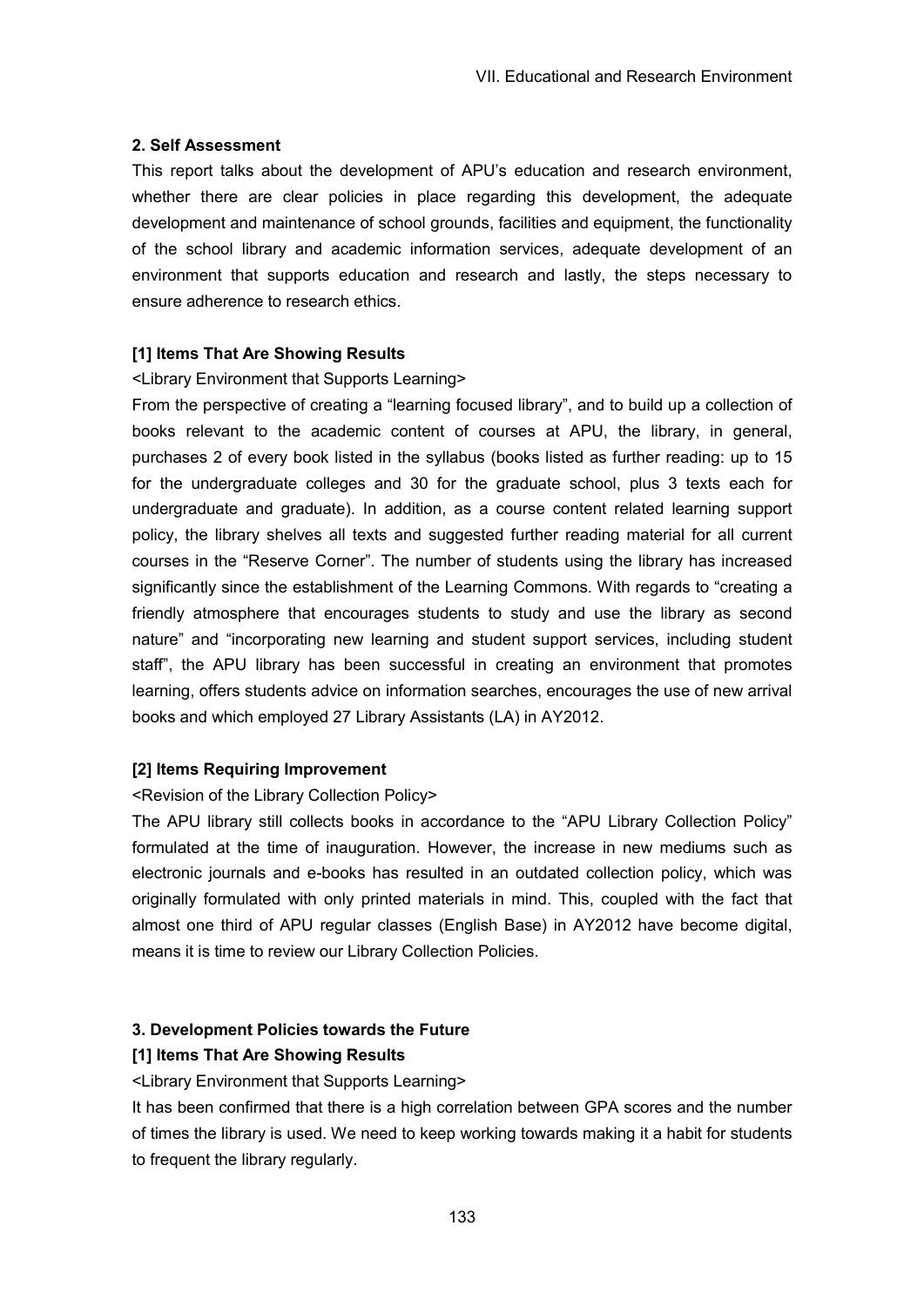## **[2] Items Requiring Improvement**

#### <Revision of the Library Collection Policy>

Based on the concept of the Learning Commons, we will research the trends in implementation and usage of the digital medium in other universities both within Japan and abroad. Within AY2013, discussions should be held regarding more appropriate library collection policies. In addition, policies regarding the continual purchasing or cancellation of periodicals that can be viewed both digitally and in paper format should be formulated, along with standards for deciding whether to continue or cancel online databases. We are working towards sharing this information with all related parties.

#### **4. Supporting Documents**

- 7-1 Revitalization of the APU Library in an Effort to Bolster its Study Functions (Report) Library Commons as a venue for Student Learning, Exchange and Growth
	- 17 Nov, 2009 University Senate meeting
- 7-2 Basic University Data, diagram 5 / University Data, diagrams 22-33
- 7-3 Documents on Number of books in the APU Library
- 7-4 List of Academic Information Databases in the APU Library
- 7-5 List of audio visual materials in the APU Library
- 7-6 Documents on Number of books in the APU Library
- 7-7 List of Academic Information Databases in the APU Library
- 7-8 Shifts in APU Library book numbers
- 7-9 Shifts in APU Library book numbers
- 7-10 Number of books in the APU Library
- 7-11 Number of books in the APU Library
- 7-12 List of Academic Information Databases in the APU Library
- 7-13 List of Academic Information Databases in the APU Library
- 7-14 APU Library facilities dimension
- 7-15 2012 Library open-hours calendar
- 7-16 Changes in Entrant Numbers 2012
- 7-17 Number of Borrowers and Books Lent 2012
- 7-18 2012 APU Library & Learning Commons Annual Report
- 7-19 Changes in Entrant Numbers 2012
- 7-20 APU Individual Research Funds Handling Regulations
- 7-21 2012 APU Academic Research Subsidy Application Guidelines (March 27, 2012 University Senate)
- 7-22 2012 APU Academic Research Subsidy Results (June 12, 2012 University Senate)
- 7-23 2012 APU Academic Book Publication Subsidy System Screening Policies (February 14, 2012)